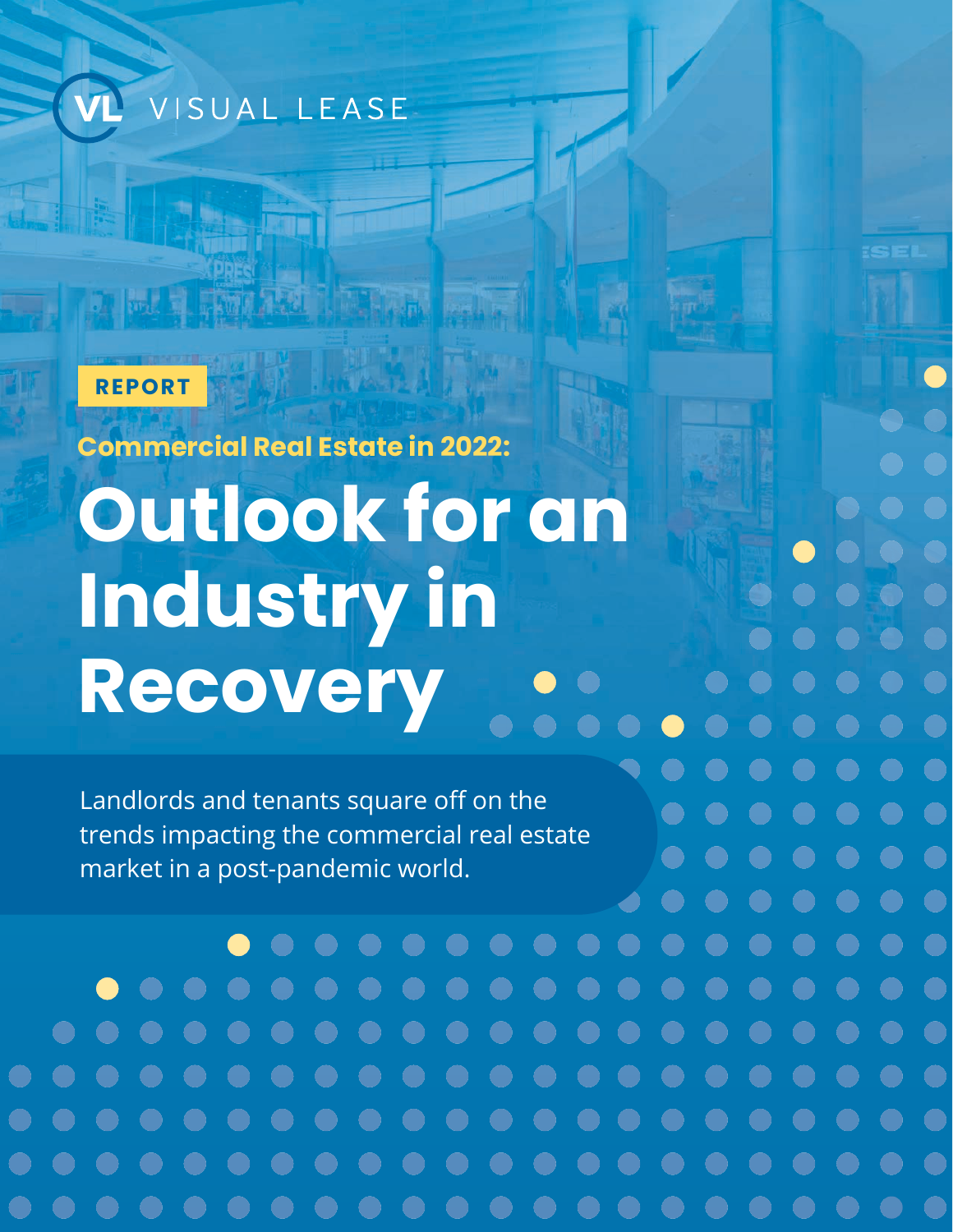**VL** VISUAL LEASE

# **Table of contents**

| Changing Expectations <b>- 2008</b> - 2008 - 2009 - 2008 - 2008 - 2009 - 2008 - 2009 - 2008 - 2008 - 2009 - 2008 - 2008 - 2008 - 2008 - 2008 - 2008 - 2008 - 2008 - 2008 - 2008 - 2008 - 2008 - 2008 - 2008 - 2008 - 2008 - 2008 - |            |            |            |            |            |            |            |            |            |            |            |            |            |            |  |
|------------------------------------------------------------------------------------------------------------------------------------------------------------------------------------------------------------------------------------|------------|------------|------------|------------|------------|------------|------------|------------|------------|------------|------------|------------|------------|------------|--|
| Proactive Lease Management - 2008 12<br>$\bullet$<br>$\bigodot$                                                                                                                                                                    |            |            |            |            |            |            |            |            |            |            |            |            | $\bigodot$ |            |  |
| $Conclusion$ $14$                                                                                                                                                                                                                  |            |            |            |            |            |            |            |            |            |            |            |            | $\bigodot$ |            |  |
|                                                                                                                                                                                                                                    |            |            |            |            |            |            |            | $\bigodot$ | $\bigodot$ | $\bigodot$ | $\bigodot$ | $\bigodot$ | $\bigodot$ | $\bigodot$ |  |
|                                                                                                                                                                                                                                    |            |            |            |            |            |            | $\bullet$  | $\bigodot$ | $\bigodot$ | $\bigodot$ | $\bigodot$ | $\bigodot$ | $\bigodot$ | $\bigodot$ |  |
|                                                                                                                                                                                                                                    |            |            |            |            |            | $\bigodot$ | $\bigodot$ | $\bigodot$ | $\bigodot$ | $\bigodot$ | $\bigodot$ | $\bigodot$ | $\bigodot$ | $\bigodot$ |  |
|                                                                                                                                                                                                                                    |            |            |            |            | $\bigodot$ | $\bigodot$ | $\bigodot$ | $\bigodot$ | $\bigodot$ | $\bigodot$ | $\bigodot$ | $\bigodot$ | $\bigodot$ | $\bigodot$ |  |
|                                                                                                                                                                                                                                    |            |            | $\bullet$  | $\bigodot$ | $\bigodot$ | $\bigodot$ | $\bigodot$ | $\bigodot$ | $\bigodot$ | $\bigodot$ | $\bigodot$ | $\bigodot$ | $\bigodot$ | $\bigodot$ |  |
| $\Box$                                                                                                                                                                                                                             | $\bigodot$ | $\bigodot$ | $\bigodot$ | $\bigodot$ | $\bigodot$ | $\bigodot$ | $\bigodot$ | $\bigodot$ | $\bigodot$ | $\bigodot$ | $\bigodot$ | $\bigodot$ | $\bigodot$ | $\bigodot$ |  |
| $\bigodot$                                                                                                                                                                                                                         | $\bigodot$ | $\bigodot$ | $\bigodot$ | $\bigodot$ | $\bigodot$ | $\bigodot$ | $\bigodot$ | $\bigodot$ | $\bigodot$ | $\bigodot$ | $\bigodot$ | $\bigodot$ | $\bigodot$ | $\bigodot$ |  |
| $\bigodot$                                                                                                                                                                                                                         | $\bigodot$ | $\bigodot$ | $\bigodot$ | $\bigodot$ | $\bigodot$ | $\bigodot$ | $\bigodot$ | $\bigodot$ | $\bigodot$ | $\bigodot$ | $\bigodot$ | $\bigodot$ | $\bigodot$ | $\bigodot$ |  |
| $\bigodot$                                                                                                                                                                                                                         | $\bigodot$ | $\bigodot$ | $\bigodot$ | $\bigodot$ | $\bigodot$ | $\bigodot$ | $\bigodot$ | $\bigodot$ | $\bigodot$ | $\bigodot$ | $\bigodot$ | $\bigodot$ | $\bigodot$ | $\bigodot$ |  |
| $\bigodot$                                                                                                                                                                                                                         | $\bigodot$ | $\bigodot$ | $\bigodot$ | $\bigodot$ | $\bigodot$ | $\bigodot$ | $\bigodot$ | $\bigodot$ | $\bigodot$ | $\bigodot$ | $\bigodot$ | $\bigodot$ | $\bigodot$ | $\bigodot$ |  |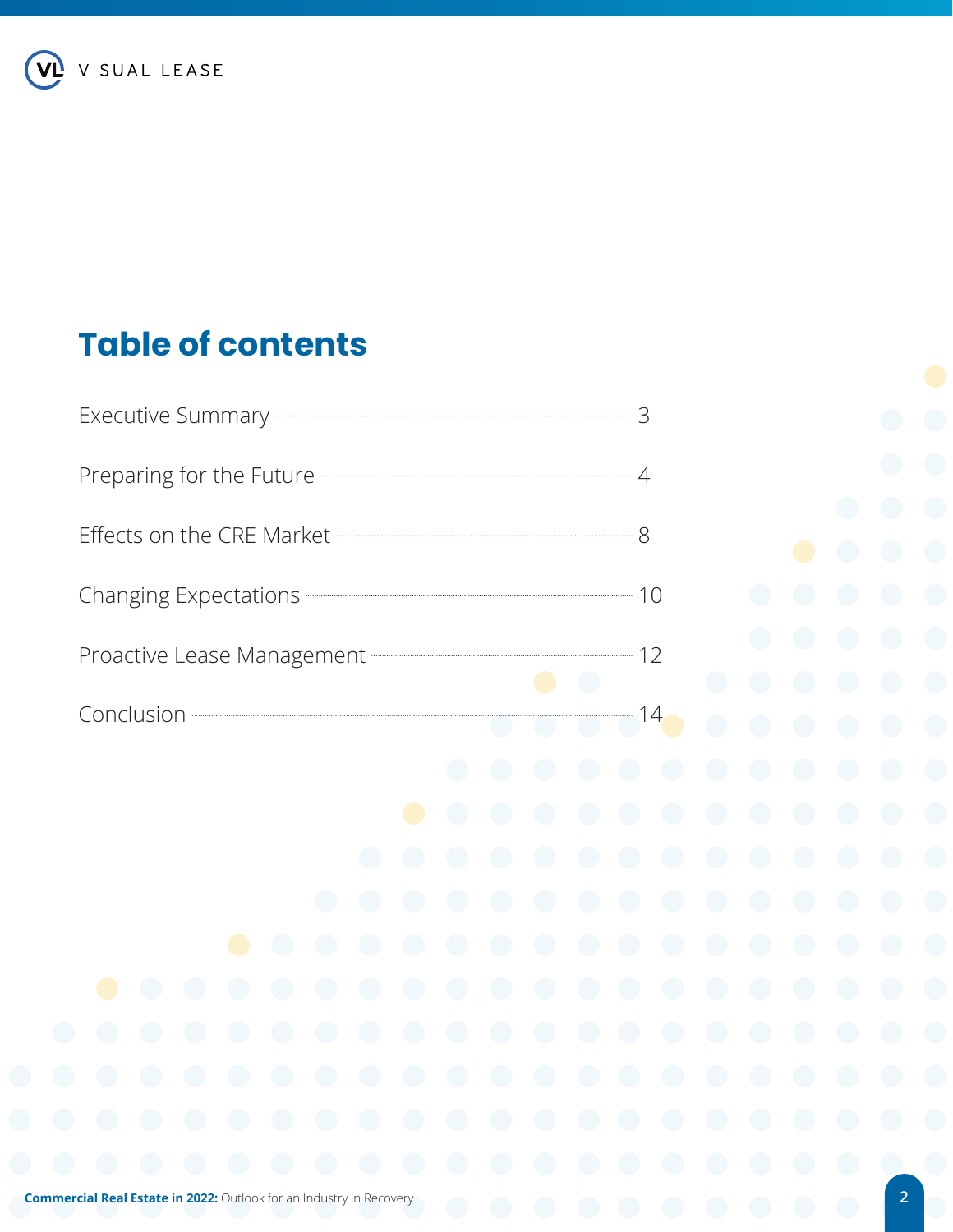# **Executive Summary**

The COVID-19 pandemic upended many sectors of the U.S. economy and as a result, fundamentally changed the commercial real estate landscape.

Government-ordered shutdowns and a resulting rent crisis led to a lot of finger-pointing between landlords and their tenants. Many companies struggled – and continue to struggle – to navigate unforeseen conditions, including new security considerations, limited access to equipment and materials, mandated sanitation practices and more.

To remain relevant and profitable, business owners are evolving how they prioritize and manage their commercial real estate leases. They require easy access to their lease agreements to effectively act on what needs to change in response to both internal and external events. In addition to helping organizations make better-informed decisions and get the most value out of their lease portfolios, having this level of visibility can also equip them with the data they need to properly report on their leases.

Today, tenants want to ensure that their leases still serve them amid any pivots to their business models. Similarly, landlords are re-evaluating how they manage their assets to accommodate companies' evolving needs while also ensuring their own needs are met in the process. On both ends of the spectrum, there is a significant amount of money and time at stake.

As we head into 2022, companies are preparing real estate assets for the next year and beyond, but the lingering uncertainty in the market is making them take caution in future-proofing lease agreements.

Some of the shifts we are seeing in tenant and landlord behavior may be temporary responses to unprecedented market conditions, while others may be indicative of long-term trends that we can expect to shape the future of the commercial real estate industry. Whether short-term or long-term, landlords and tenants must proactively track and manage the resulting changes to their leases to ensure they're effectively measuring the impact on their bottom line. With greater visibility into critical elements of their portfolio, companies can make better-informed decisions about their future.

To provide you with the information you need to maximize the value of your commercial real estate lease portfolio, we polled 200 senior accounting and finance professionals who manage their companies' leases, representing the perspective of tenants. We also surveyed 200 commercial real estate executives, including real estate investment trusts (REITs), developers, operators, managers, brokers and international property consultants that oversee rented properties, representing the perspective of landlords.

Our data serves as a guide for both parties on how to best plan for the year ahead.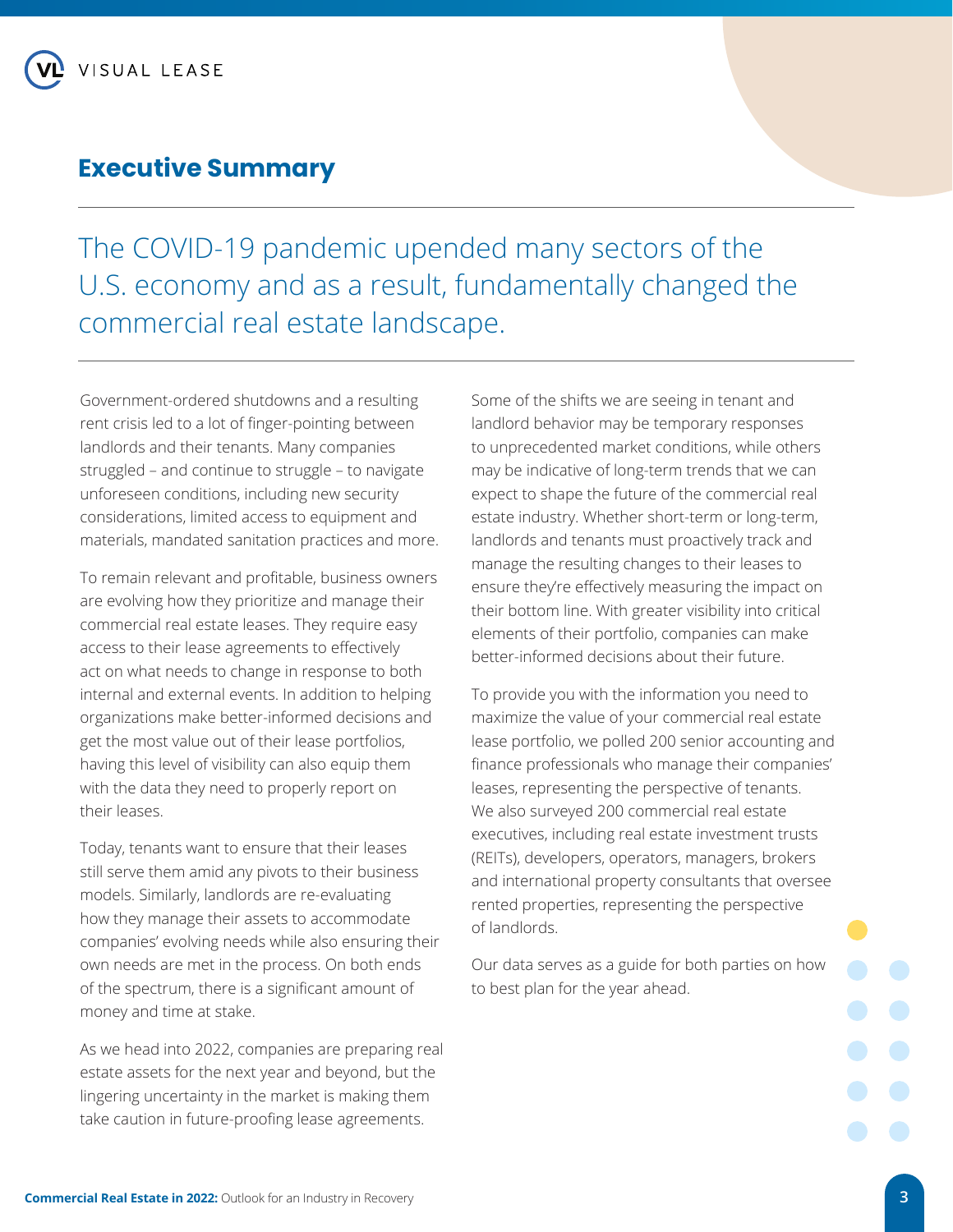

# **Preparing for the Future**

### Rent Rates Bounce Back

During the height of the pandemic, companies struggled to make rent, with more than three in five (61%) tenants sharing that their company fell behind on payments during the pandemic, and more than one third saying they are still behind.

As tenants and landlords explore new leasing opportunities, both agree that companies looking for short-term arrangements are at risk for an increase in rent prices in the upcoming months and years ahead. In fact, 75% of landlords expect 2022 commercial real estate prices to be about the same or higher than they were before the pandemic, which is in line with what three in five (61%) tenants expect.



### *How do you believe commercial real estate rent in 2022 will compare to pre-COVID rent prices?*

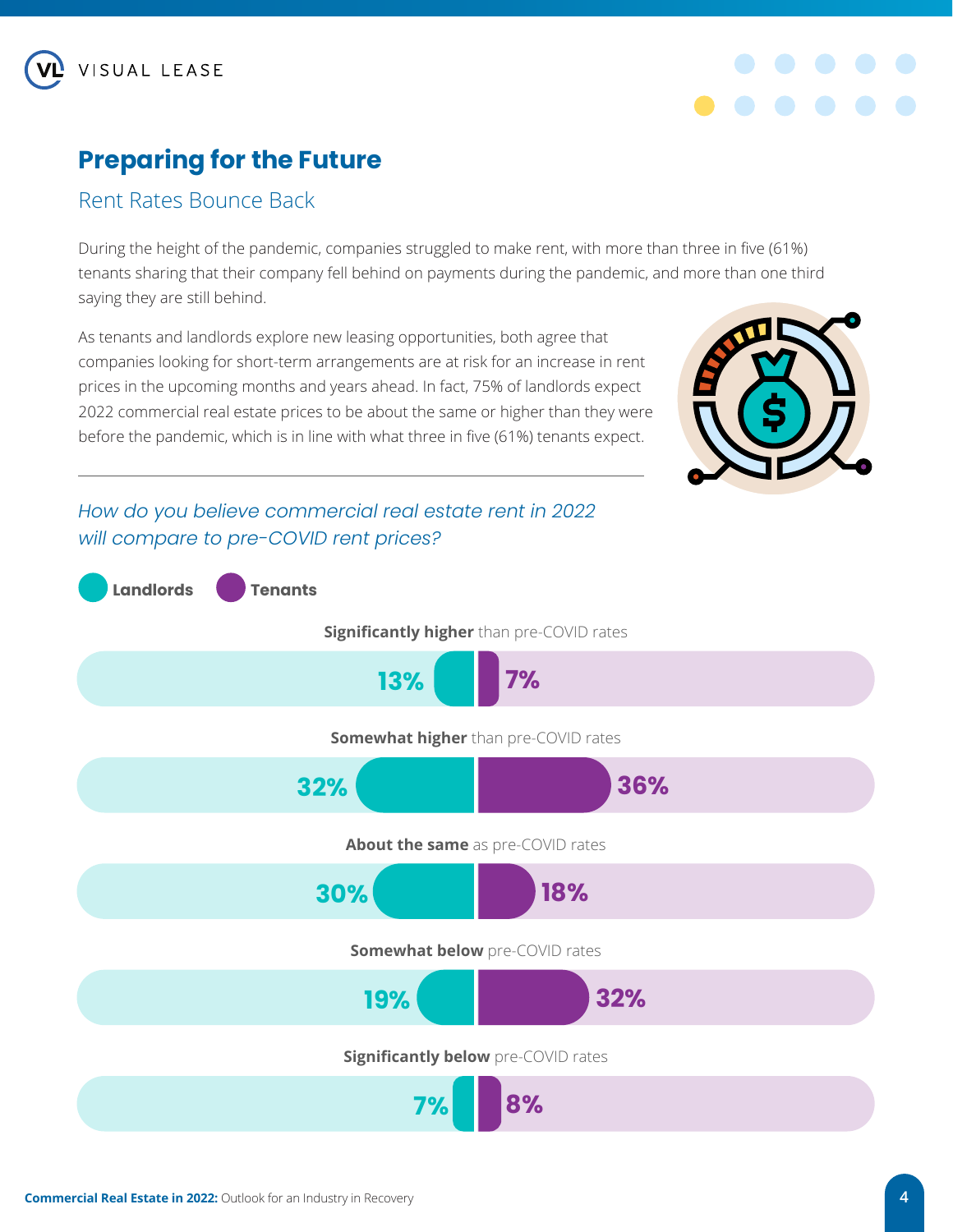



## Ready to Commit to Longer Terms

In anticipation of the rising cost of commercial real estate, landlords and tenants are taking a closer look at their portfolios and are prepared to resume longer-term planning.



While this indicates that plans are being made, the future continues to remain uncertain, and a resounding **93% of tenants** consider their 2022 corporate real estate strategies to be a short-term solution.



*"Companies are eager to plan ahead, but it will take time for the commercial real estate industry to settle down.*

*The world is still grappling with the ripple effects of the pandemic and, as a result, is learning to navigate new waters. The best thing that landlords and tenants can do to fuel their ability to remain agile is to create and sustain visibility across their lease portfolios. With a firm grasp on their lease data, they will make better-informed decisions regarding their futures."*

> *–* **Marc Betesh,** Founder & CEO

> > **Visual Lease**



*"The last 18 months could just as well have been 18 years. Trends that were already in flight were significantly accelerated during the pandemic."* 

### *–* **Josh Herrenkohl,**

Senior Managing Director and Real Estate Business Transformation Leader **FTI Consulting**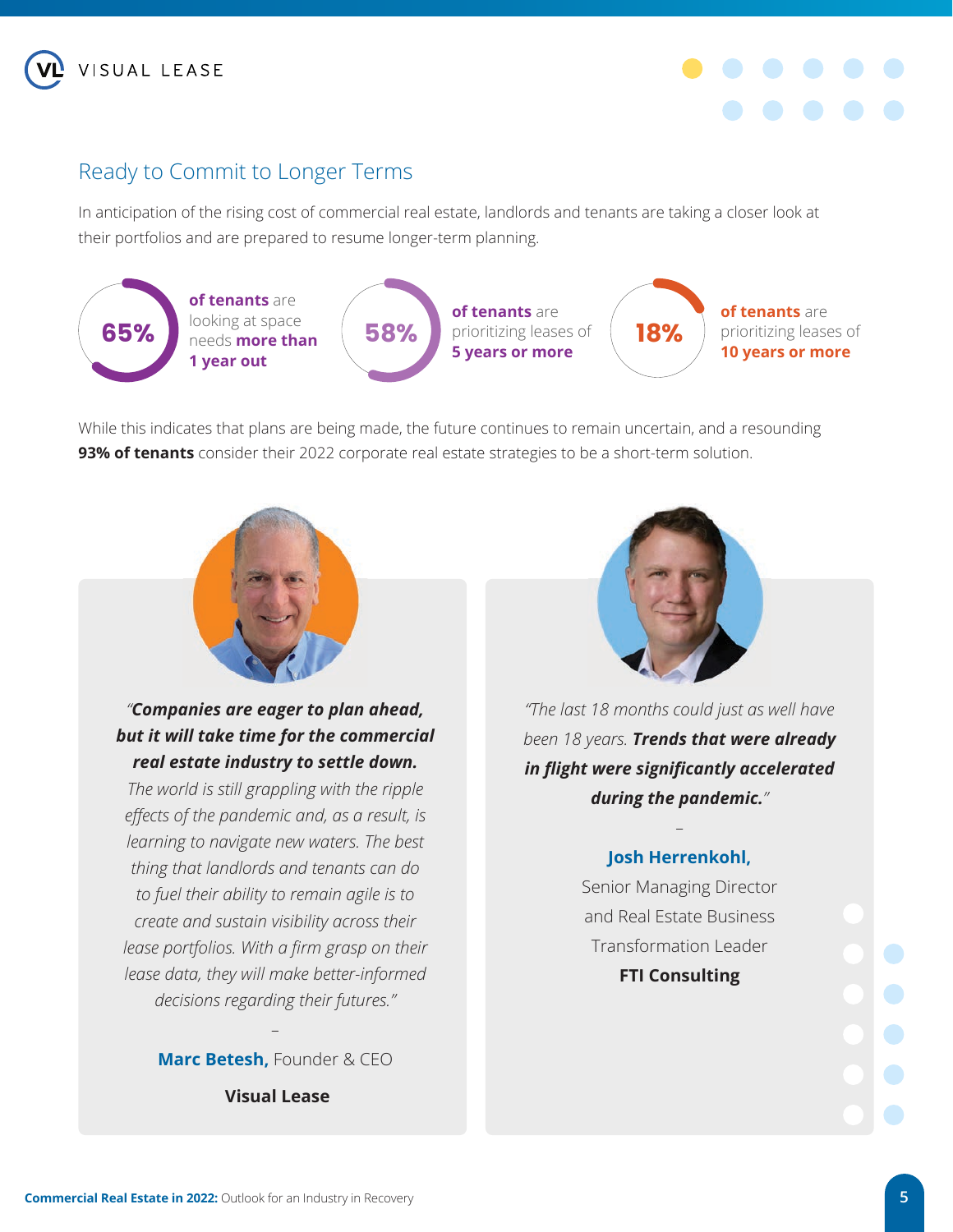## Real Estate Footprints Poised to Expand

As companies re-evaluate their lease portfolios, many start by deciding whether they need to increase or decrease holdings to support their businesses.

Seven out of 10 tenants claim they are looking to add space to their company's real estate footprint in 2022. Similarly, 65% of landlords also predict that their tenants will desire additional square footage and facilities.

With nearly two in five tenants preferring longer occupancy terms for future property leases, acquiring more space now may enable them to get ahead of possible rent increases and save a significant amount of money.



Despite the possible savings, long-term planning isn't the answer for everyone. **Thirty percent of tenants plan to downsize,** which further demonstrates that there's still a level of instability in the market.



*"As corporations continue to trim their legacy real estate footprint, they will also look to acquire newer spaces that inspire employee greatness, resulting in improved productivity. Real estate will be seen as a differentiator among peer organizations and will move to the front lines of the war for talent. And for corporate real estate leaders, building flexibility into their portfolio will be a critical priority."* 

### **Josh Herrenkohl,**

–

Senior Managing Director and Real Estate Business Transformation Leader **FTI Consulting**

### **Commercial Real Estate in 2022:** Outlook for an Industry in Recovery **6**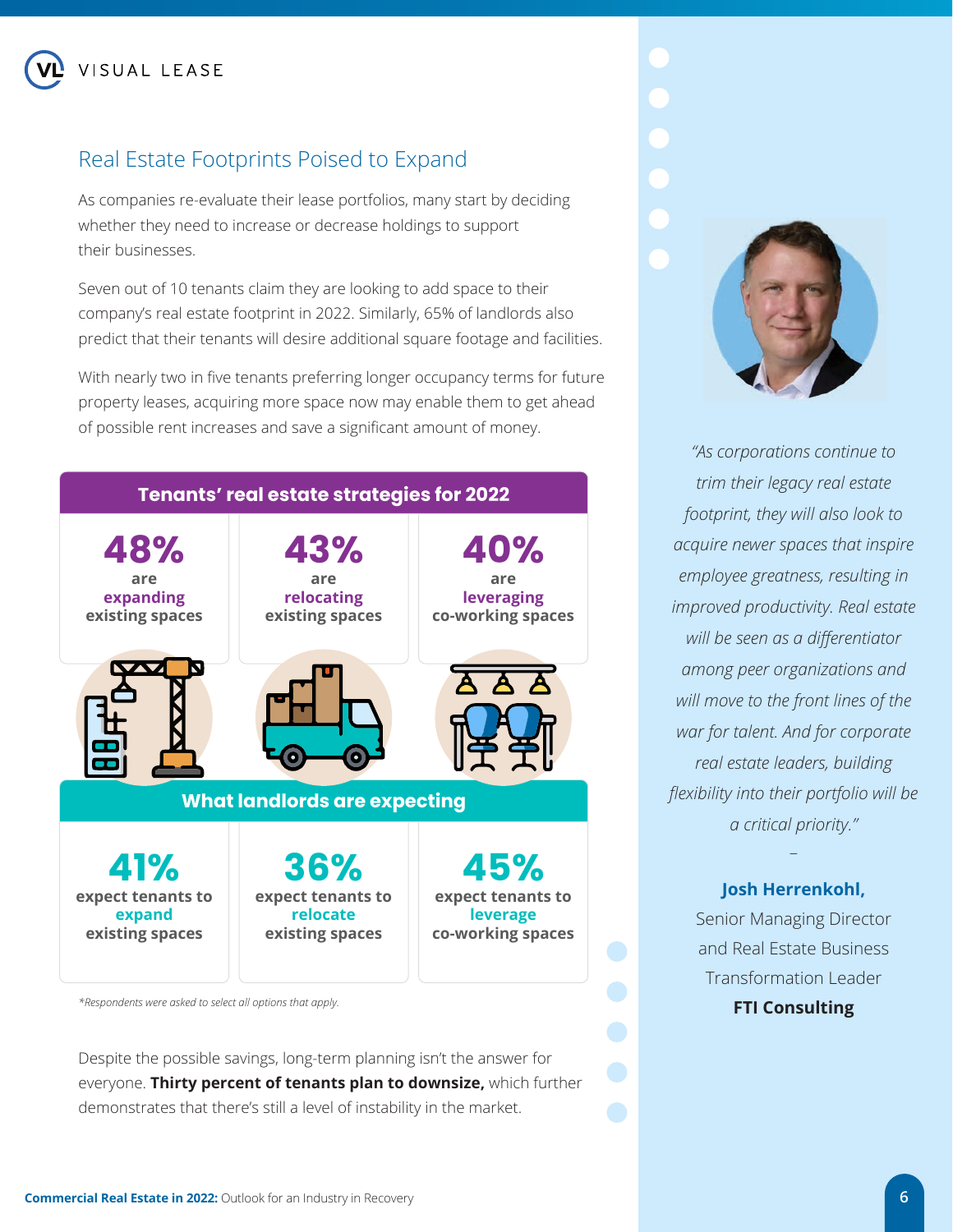To get a handle on your organization's unique circumstances and real estate needs, conduct an evaluation following these steps:



### **1. Assemble the right team.**

 Decisions about real estate and the future use of assets aren't always made by CFOs alone. Ask your finance, FP&A and legal teams to provide their input so that you're considering all factors and working toward a singular vision for your future.

**Pro tip:** Bring in an auditor for the initial discussion around re-evaluating your lease portfolio to understand and get ahead of the lease accounting implications.



### **2. Determine your goals.**

What are you looking to achieve in revisiting your commercial real estate footprint? Are you hoping that with these changes, your assets will better support operational needs? Are you looking to simplify overly complex and inefficient areas? Are you banking on freeing up capital? Is your success dependent on reducing administrative burdens?

 Isolate your main reason for revisiting your lease portfolio and ensure all team members (mentioned above) are aligned.



### **3. Consider your organization's lease accounting needs.**

 Once you identify and review your organization's investments, agreements and obligations, you will be able to better visualize where and how you can maximize the value of your leases. As mentioned in step one, keep in mind that any changes to new or existing leases will be impacted by the new lease accounting standards (ASC 842, GASB 87 and IRFS 16).

 These new standards require private and public companies, as well as many government entities, to account for many (if not all) of their real estate and equipment leases on their balance sheet as assets and liabilities, and to provide expanded disclosures on their lease portfolio.

 Having a centralized system to automate much of this work will create efficiencies and mitigate the risk of human error. It will also allow you to better visualize your enhanced lease portfolio so you can measure the impact of the changes that you made.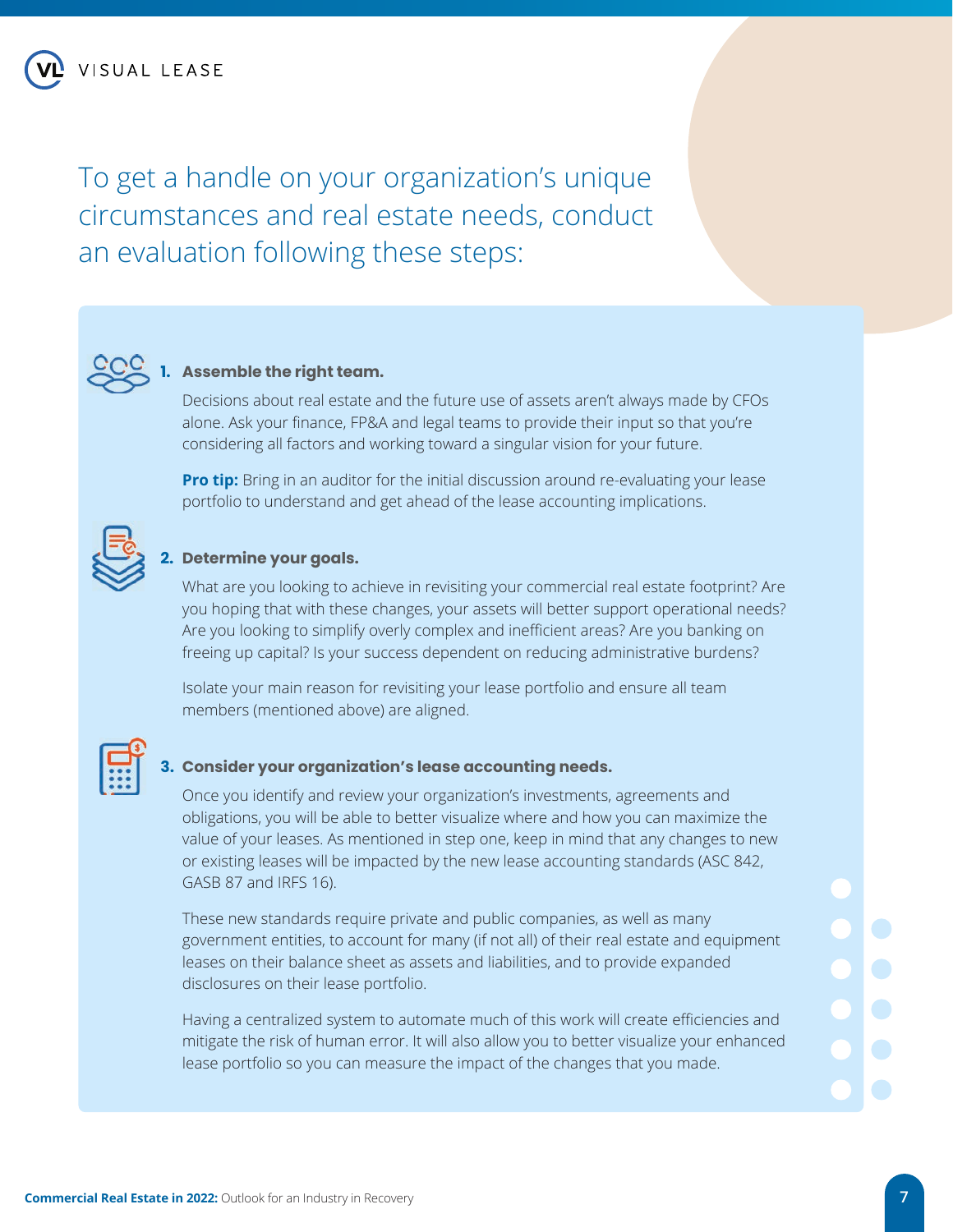# **Effects on the CRE Market**

Asset type and location both play a large part in how landlords expect the commercial real estate market to perform in 2022.

The majority of landlords expect retail space, multi-tenant offices, single-tenant offices and industrial space to garner the most interest from tenants.

And nearly four out of five landlords predict that in 2022, the greatest demand for leased office properties will be in cities, with Tier 1 cities like New York City and Los Angeles having the most appeal.

Increased interest in urban areas suggests many companies are considering how they will set up physical office spaces amid hybrid working conditions and whether they will be available to employees full-time or part-time.

While no universal blueprint for a return to the workplace exists, many companies that had a remote work option during the height of the pandemic continue to offer hybrid workplaces and still plan for some form of real estate presence.



### *Which office floor plan is most appealing?*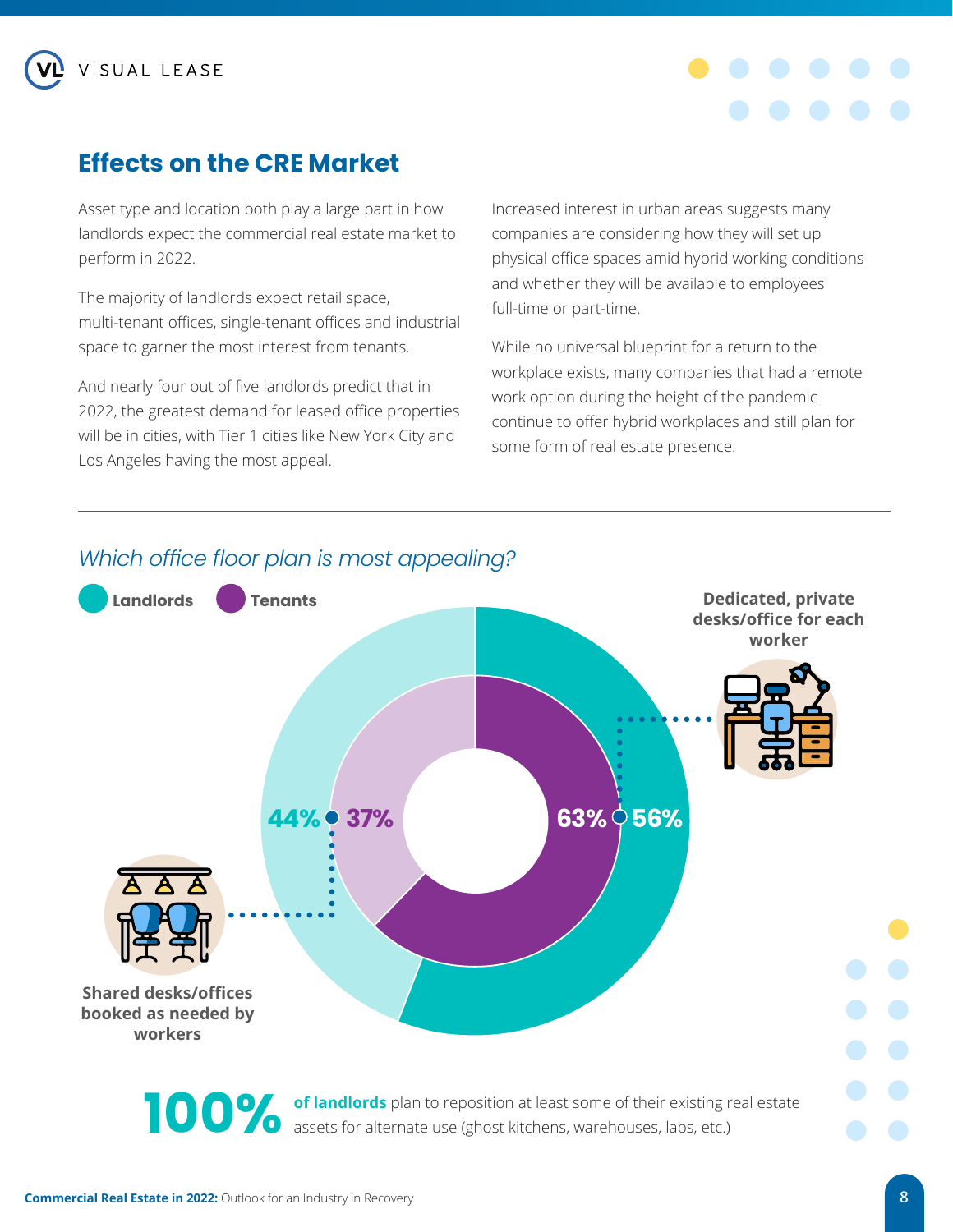**ISUAL LEASE** 



*"Many companies have spent the past 12-18 months imagining what the office will look like when there is a more earnest return-to-office (now and into early next year). There is a focus on spaces that provide collaboration, wellness and flexibility. In terms of real estate demand, it is yet to be seen if this will result in net space growth or reduction, however, there will most certainly be a flight-to-quality as tenants seek out premium space in key talent areas, as well as an increase in the incorporation of flexible (co-working) options within tenants' portfolios as they provide choices for employees operating in a more distributed environment."* 

**Kim Esposito**, Senior Managing Director, Lease Administration & Audit

*–*

**Savills U.S.**

*"Today, employees are looking for healthy standards, flexibility in the workplace and effective meetings. The pandemic has confirmed that work can take place outside of the office, but should ideally include a mix of in-person interaction to support effective operation. Technology is becoming more critical than ever to drive successful meetings and ensure workers have a safe and productive space when they come into the office. Once only relegated to the back office, today, real estate technology needs to establish a unified user experience for the employee, consolidating multiple functions into one simple and easy-to-use format. Employee engagement starts the moment they decide to go into the office up to the minute they leave; the virtual concierge needs to support their journey."* 

**Paul B. Head**, Digital Leader, Construction and Real Estate Consulting

*–*

**Ernst & Young LLP**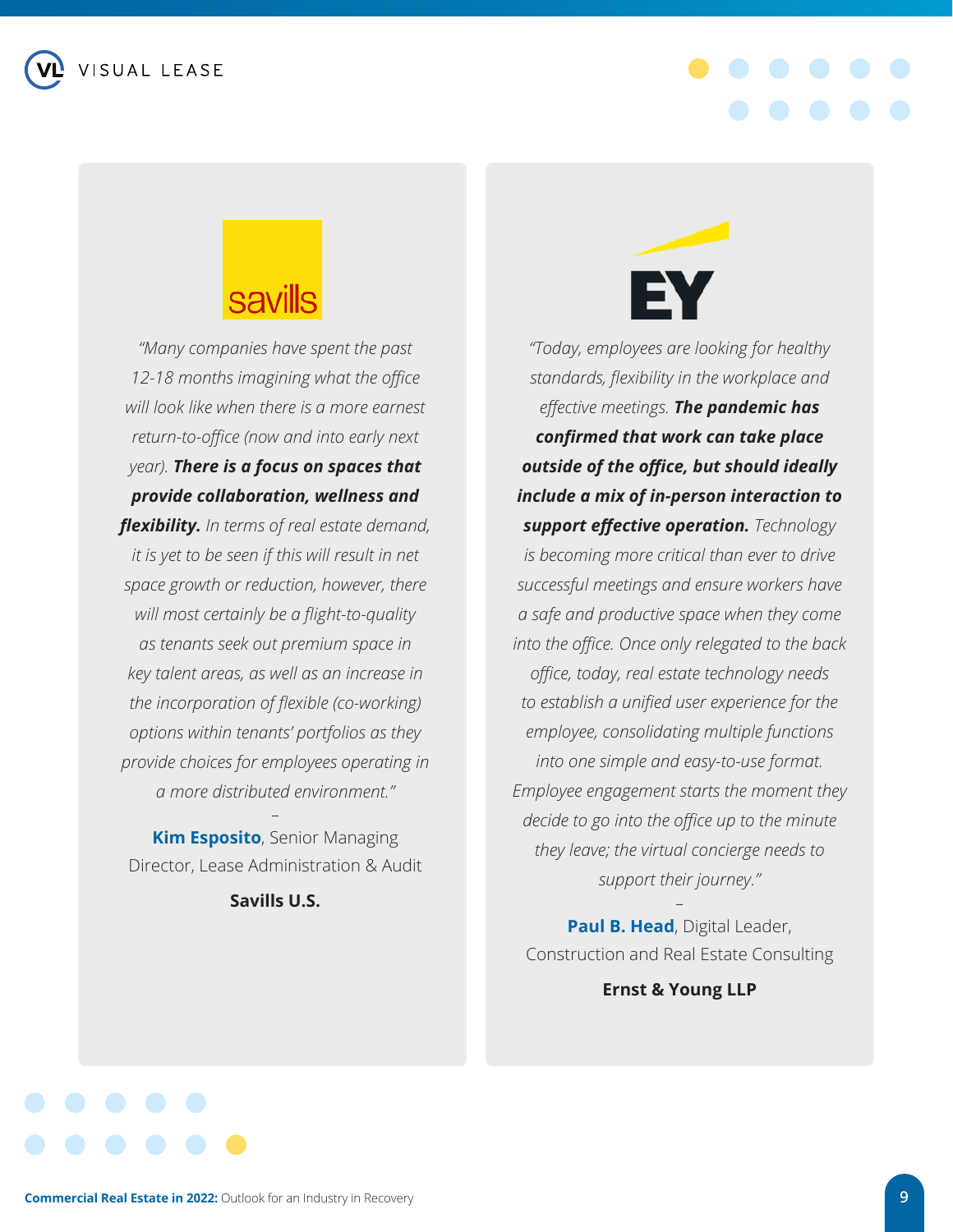

# **Changing Expectations**

There's a new priority for tenants that once took a backseat in their leases: **flexibility.**

At the height of the pandemic, landlords and tenants were at odds over who was responsible for a variety of expenses, and tenants were often left without options due to inflexible lease terms.

# As a result, 100% of landlords reported that their tenants requested modifications to their leases mid-term in response to COVID-19.

**Going forward, tenants will continue to prioritize flexibility to deal with the uncertainty that lies ahead.** 

Most important negotiation points:



*\*Respondents were asked to select all options that apply.*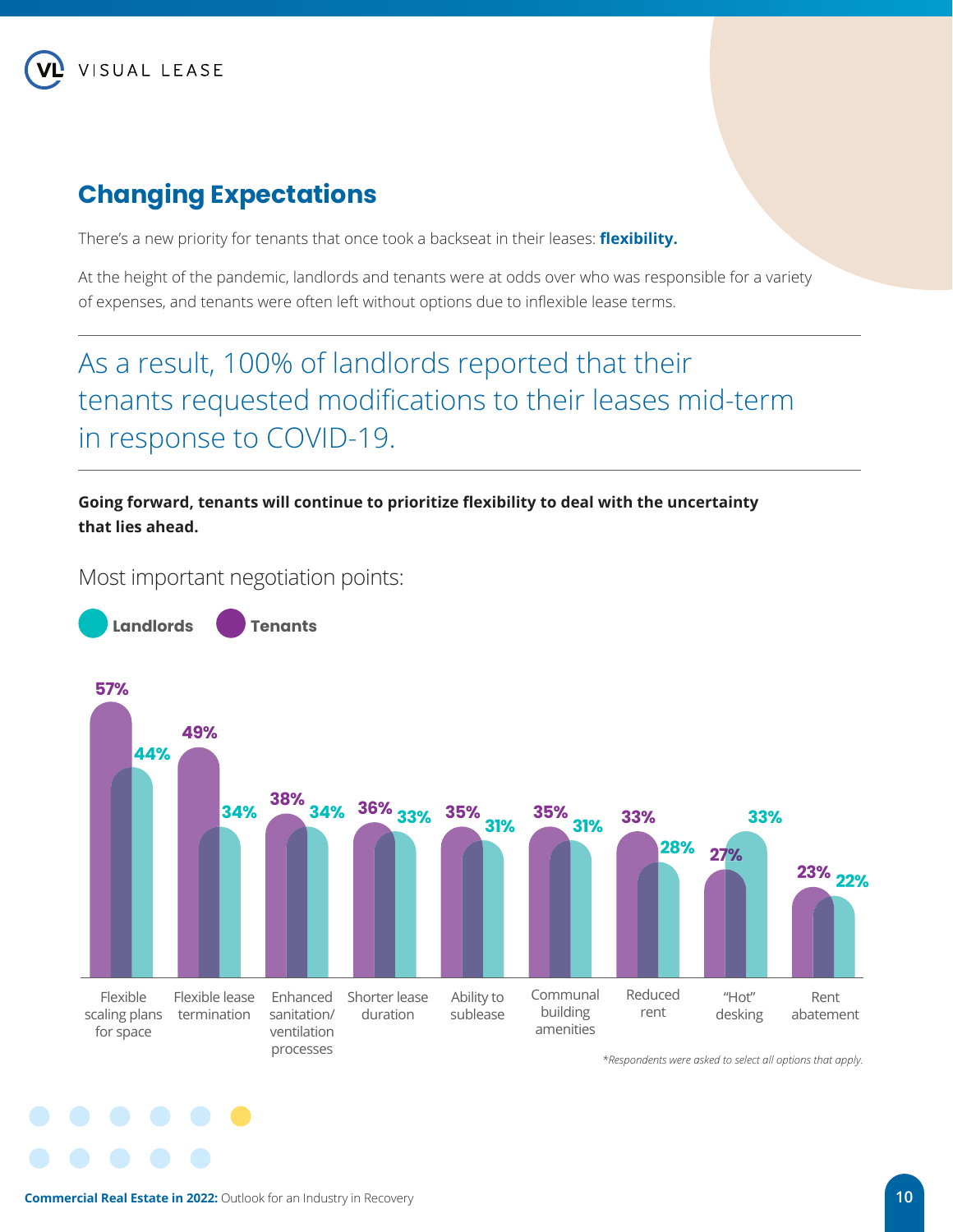## Future-Proofing Leases to Accommodate Changing Demand

To adapt to today's climate, landlords are working diligently to re-evaluate their properties and adjust lease terms to meet new business demands. **As a result, nearly all – 99% – of landlords have revised their standard lease agreements to account for new requests from tenants.** 

Landlords shared the following modifications were made to their lease agreements in response to tenants' requests during the pandemic:



*\*Respondents were asked to select all options that apply.*

While the pandemic unearthed a need for more flexible lease terms to retain existing tenants and attract new ones, landlords remain evenly split on whether they'll prioritize short-term tenants who can pay full rent or long-term tenants who will pay discounted rent.

# savills

*"During the height of the pandemic, we saw tenants exercising short-term extensions, renewals or subleases to delay making longer-term real estate commitments amidst uncertainty. There is some evidence we will see a reversal of that moving into next year. Markets have seen significant softening and the tenant opportunity is prime to secure long-term lease commitments at potentially reduced rates with generous concessions offered. Recently, there has been an uptick in activity signaling that organizations are willing to re-commit to their office spaces long-term moving forward. A highly configurable lease administration tool, like Visual Lease, provides the flexibility our clients need in order to meet any challenges that arise in managing the demand side of real estate."* 

**Kim Esposito,**

*–*

Senior Managing Director, Lease Administration & Audit

**Savills U.S.**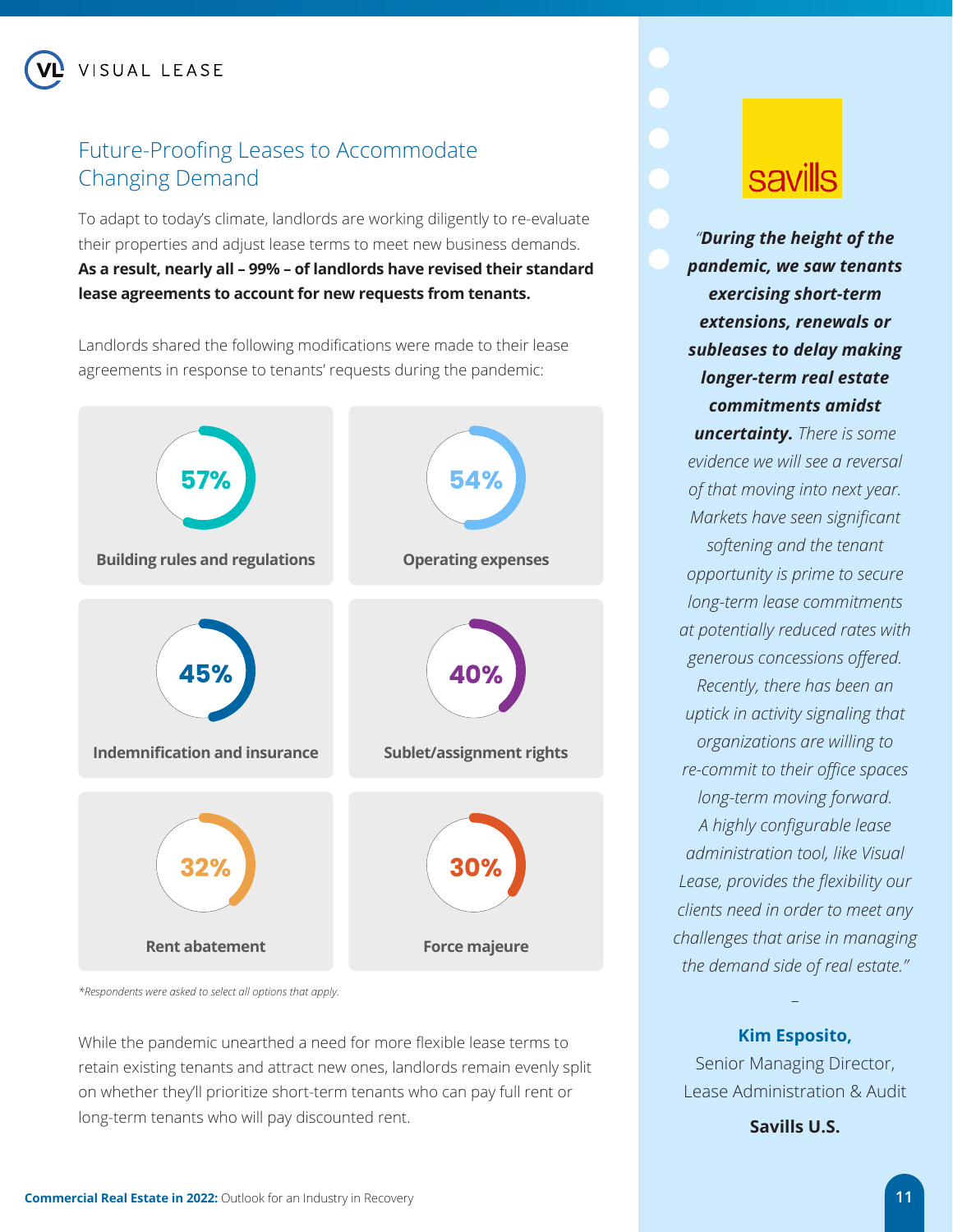



# **Proactive Lease Management**

Getting your company's lease portfolio in a centralized system is the first step to take toward achieving your broader business goals for these investments. What many organizations fail to realize – and account for – is that they cannot "set and forget" their leases, as this behavior can open their companies up to a range of risks.

### Automating Processes to Avoid Costly Mistakes

**An overwhelming four out of five tenants experienced negative impacts to their businesses due to inadequate controls, including:** 



*\*Respondents were asked to select all options that apply.*

Historically, companies relied on more manual processes, such as Excel spreadsheets, to track their leases.

But, for organizations with more than 10 leases, it's nearly impossible to manually track and manage all components of their lease portfolio without missing important information and fatiguing internal teammates. Thankfully, today, only 10% of senior accounting and finance professionals use Excel for lease accounting.

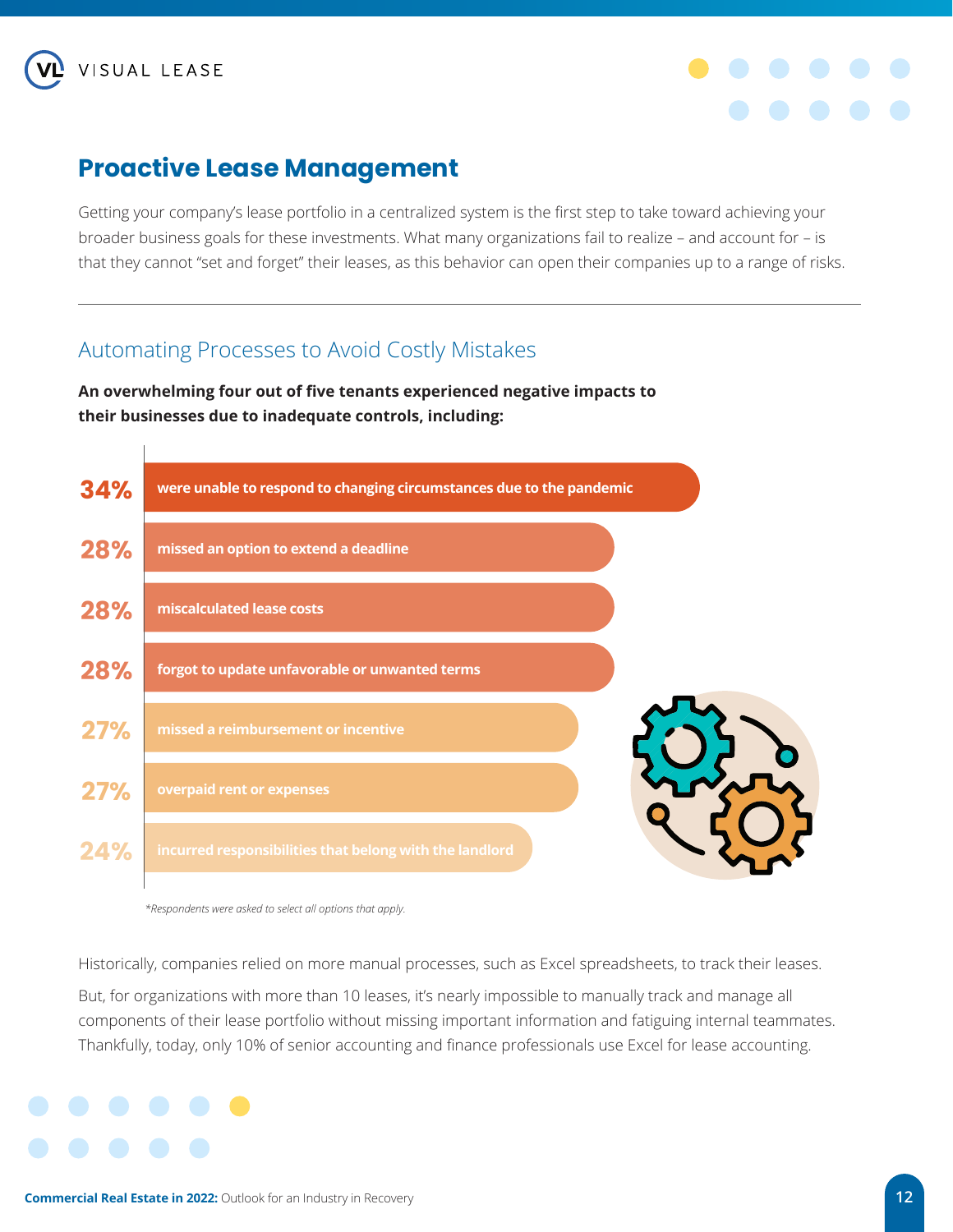Here's why organizations should prioritize implementing a dedicated tool or service for lease management:



### **To help them manage their lease portfolio.**

*"Since I started using Visual Lease, I have all contracts in one place. It's very*  easy to use and very efficient to find all information for every single location *we have in the market."* 



**Fabian Zettel,** Regional Facilities Planning Manager, Switzerland & Austria | **Starbucks**

**To enable them to easily 2. 3. achieve and sustain lease accounting compliance.**

**Liberty Global consolidates 15,000 leases into Visual Lease to stay globally compliant.**

*"Visual Lease helped us not only standardize the way we account and report on our lease contracts, but also, made sure that we implemented the standard correctly, accurately and on time."* 

**To empower them to leverage their leases as strategic business assets to expose gaps and opportunities for significant cost savings and competitive advantage.** 

**Newmark, a major commercial real estate advisory firm, built a digital core to bring in data from a wide range of systems, providing its customers with a complete and accurate picture of the impact of the pandemic on lease portfolios.**

*"Once Newmark's GCS Tech Team took that step forward with Visual Lease's Integrations Hub functionality to integrate data, it has taken Newmark's data visualization dashboard to the next level."*



**Joel Mackley,** Director, Finance Optimization Projects **Liberty Global**

**Carla Hinson,**

Executive Managing Director, Global Technology

**NEWMARK** 

**Newmark**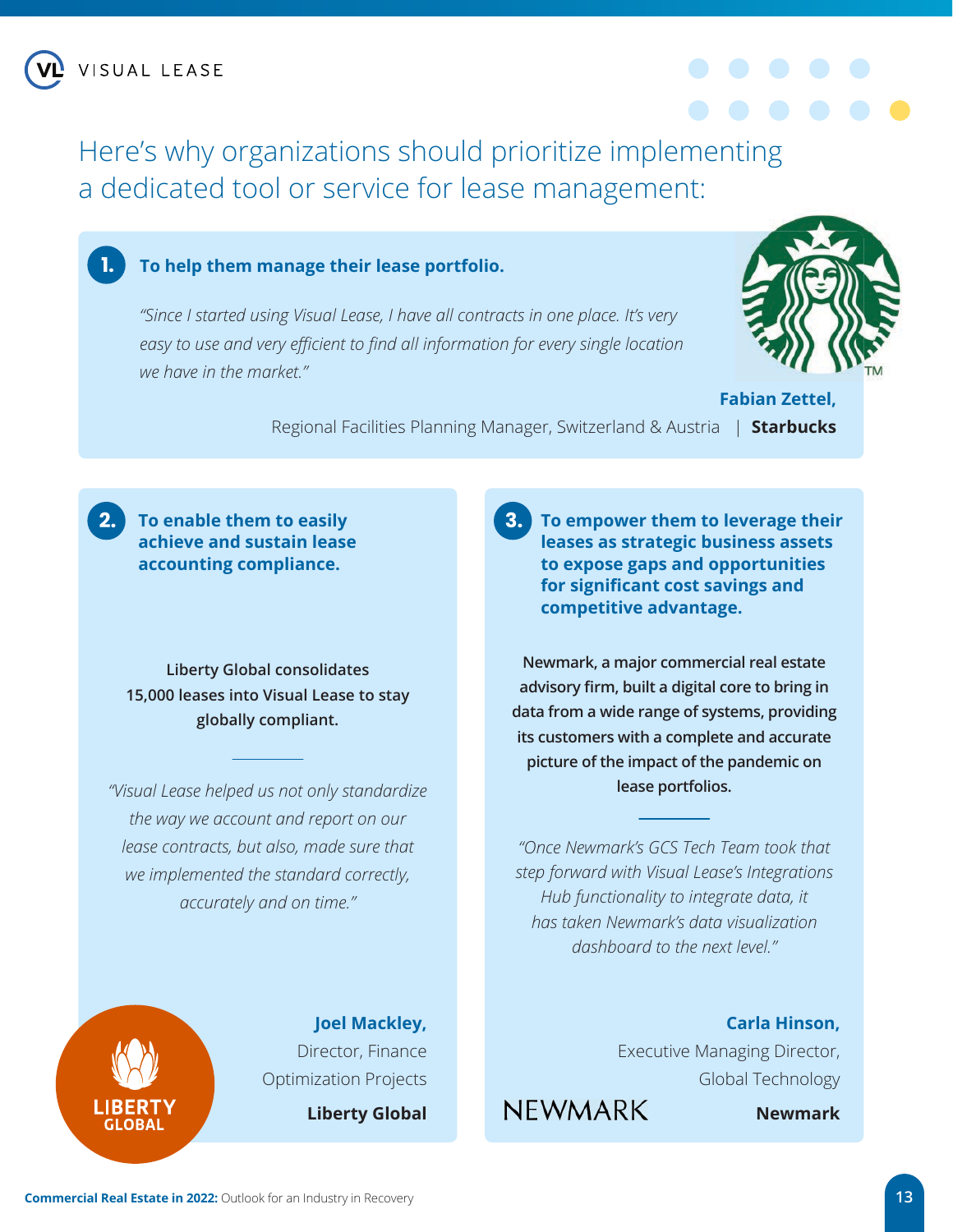

# **Conclusion**



# With added flexibility incorporated within lease terms, there's much more to track and maintain.

If your business isn't tracking its commercial real estate leases, you are likely missing opportunities to negotiate some of the market-competitive terms highlighted in this report.

As we head into 2022, both tenants and landlords can maximize the value of their leases by being more mindful of the other parties' needs and market demands.

Lease optimization software simplifies complex, lengthy lease documents and organizes the information in one centralized location, saving businesses time and money. With this technology, organizations have easy access to important information, like critical dates, contacts and key terms within seconds, instead of spending days manually collecting this information.

### **To properly manage and track your lease portfolio, prioritize a solution that provides:**



**Internal controls and audit trail:** Each action taken within the platform should be tracked with integrated approvals for a reliable, comprehensive audit trail.



**Configurability:** Enable your company's unique processes and reporting requirements, regardless of asset type or industry.

**Third-party integrations:** Seamlessly and securely integrate (via API or managed file transfers) with your existing ERP, including general ledger, accounts payable and accounts receivable modules.



**System security:** Trust that your lease data and financials are held in a secure data center that scales with your business as you grow.



**Lease accounting (ASC 842, IFRS 16 and GASB 87):** Generate the required journal entries, disclosures and footnotes automatically, and handle every calculation and remeasurement with confidence.